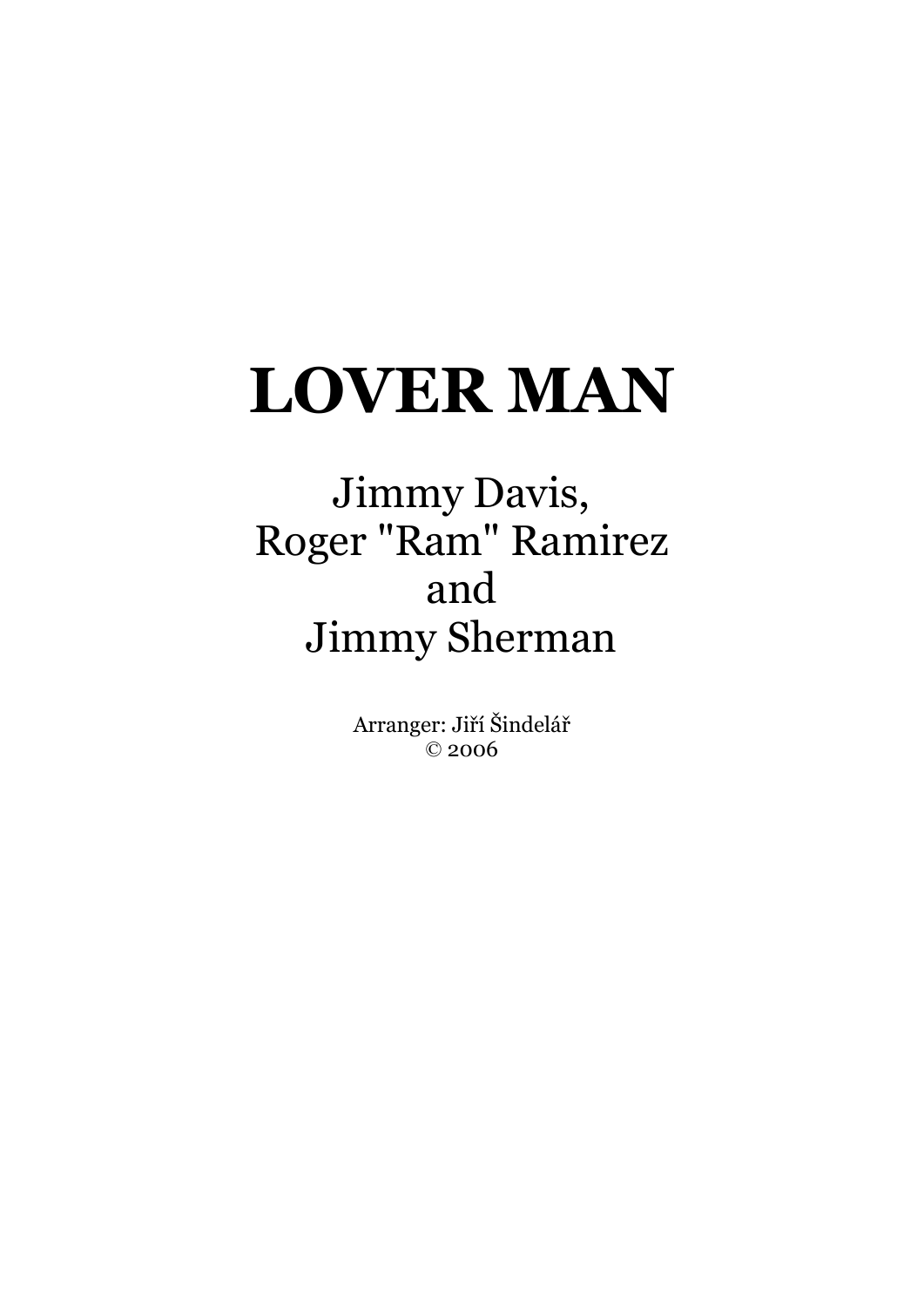## **LOVER MAN (Oh, Where Can You Be)**



By Jimmy Davis, Roger "Ram" Ramirez and Jimmy Sherman

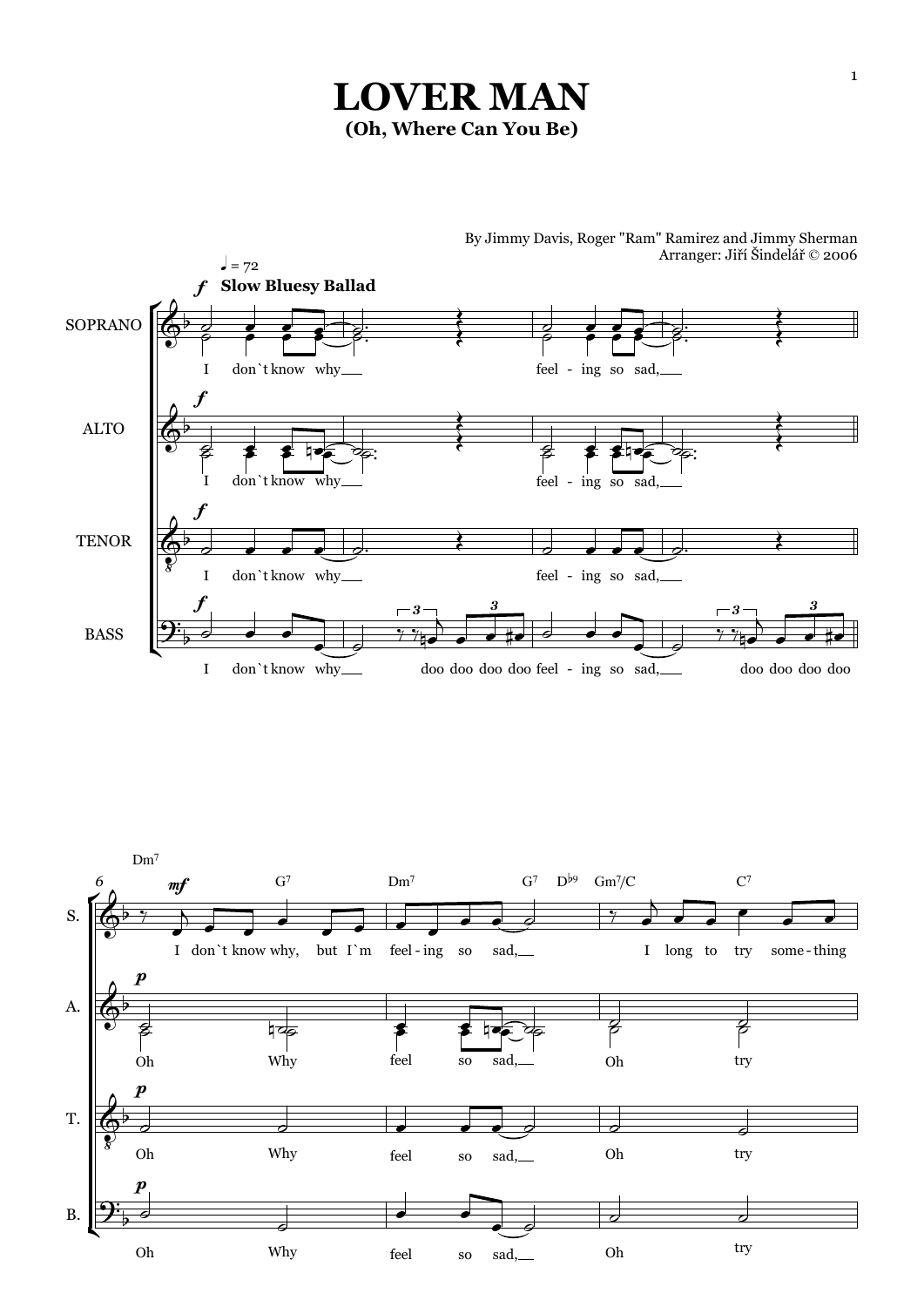

2